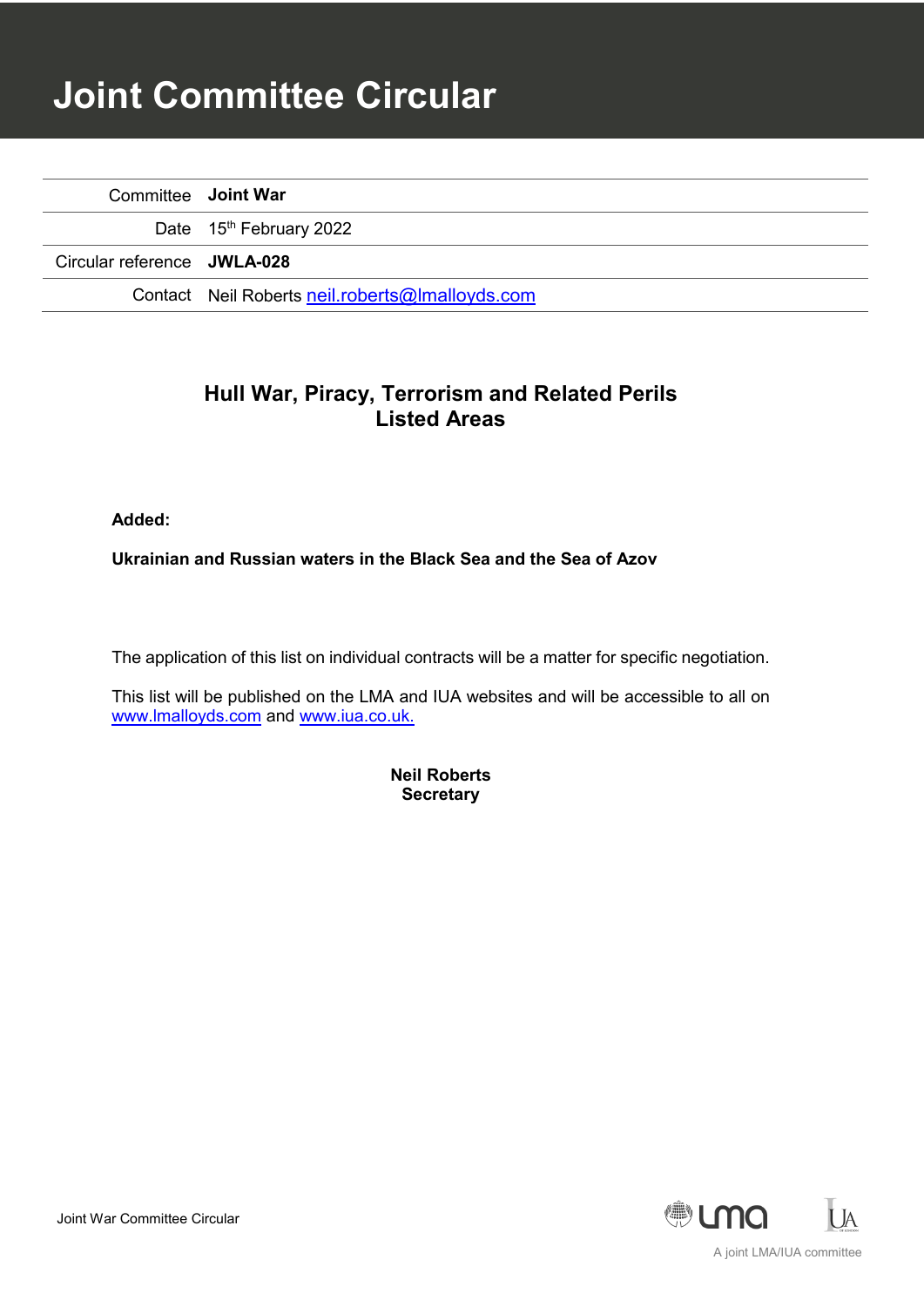| <b>JWC Hull War, Piracy, Terrorism and Related Perils</b><br><b>Listed Areas</b> |  |
|----------------------------------------------------------------------------------|--|
| <b>Africa</b>                                                                    |  |
| <b>Benin</b>                                                                     |  |
| Cabo Delgado, waters as defined overleaf                                         |  |
| Eritrea, but only South of 15° N                                                 |  |
| Gulf of Guinea, waters as defined overleaf                                       |  |
| Libya                                                                            |  |
| Nigeria                                                                          |  |
| Somalia                                                                          |  |
| Togo                                                                             |  |
|                                                                                  |  |
| <b>Europe</b>                                                                    |  |
| Ukrainian and Russian waters in the Black Sea and the Sea of Azov                |  |
|                                                                                  |  |
| Indian Ocean, Gulf of Aden and Southern Red Sea                                  |  |
| Waters as defined overleaf                                                       |  |
|                                                                                  |  |
| Asia                                                                             |  |
| Pakistan                                                                         |  |
|                                                                                  |  |
| <b>Middle East</b>                                                               |  |
| Iran                                                                             |  |
| Iraq, including all Iraqi offshore oil terminals                                 |  |
| <b>Israel</b>                                                                    |  |
| Lebanon                                                                          |  |
| Oman (Musandam Governorate)                                                      |  |
| Persian or Arabian Gulf and adjacent waters as defined overleaf                  |  |
| Saudi Arabia (Gulf coast)                                                        |  |
| Saudi Arabia (Red Sea coast) excluding transits                                  |  |
| Syria<br><b>United Arab Emirates</b>                                             |  |
| Yemen                                                                            |  |
|                                                                                  |  |
| <b>South America</b>                                                             |  |
| Venezuela, including all offshore installations in the Venezuelan EEZ            |  |
|                                                                                  |  |

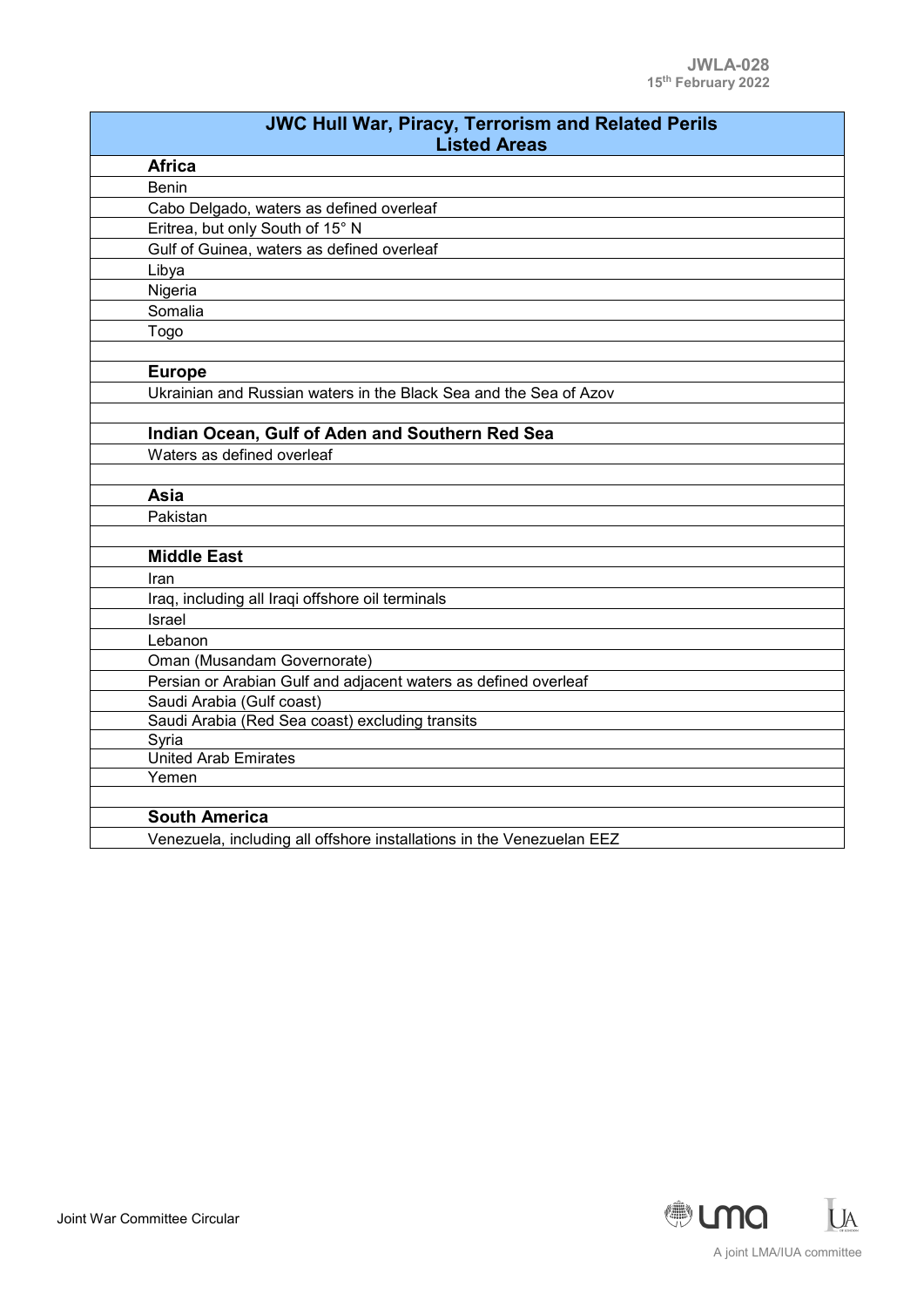## **Defined Waters**

#### **Cabo Delgado**

The waters within 50 nautical miles of Mozambique and Tanzania enclosed by the following boundaries:

- a) To the north, from Mnazi Bay at 10°19.6'S, 40°18.9'E to high seas point at 9°50.7'S, 41°7.6'E.
- b) To the south, from Baía do Lúrio at 13°30'S, 40°31.6'E to high seas point 13°30'S, 41°28.8'E.

#### **Gulf of Guinea**

The waters enclosed by the following boundaries:

- a) On the west, from the coast of Togo 6° 06′ 45″ N, 1°12′E, south to
- b) high seas point 0° 40′ S, 3° 00′ E
- c) and then east to Cape Lopez Peninsula, Gabon 0°40′S, 8° 42′E.

#### **Indian Ocean, Gulf of Aden and Southern Red Sea**

The waters enclosed by the following boundaries:

- a) On the northwest, by the Red Sea, south of Latitude 15° N
- b) on the northeast, from the Yemen border at 16°38.5'N, 53°6.5'E to high seas point 14°55'N, 53°50'E
- c) on the east, by a line from high seas point  $14^{\circ}55'N$ ,  $53^{\circ}50'E$  to high seas point 10°48'N, 60°15'E, thence to high seas point 6°45'S, 48°45'E
- d) and on the southwest, by the Somalia border at  $1^{\circ}40^{\prime}$ S,  $41^{\circ}34^{\prime}$ E, to high seas point 6°45'S, 48°45'E

excepting coastal waters of adjoining territories up to 12 nautical miles offshore unless otherwise provided.

#### **Persian or Arabian Gulf**

Persian or Arabian Gulf and adjacent waters including the Gulf of Oman and waters west of the line from Oman's territorial limit off Cape al-Ḥadd at 22°42.5'N, 59°54.5'E northeast to the Iran-Pakistan border at 25°10.5'N, 61°37.5'E

excepting coastal waters of adjoining territories up to 12 nautical miles offshore unless otherwise provided.